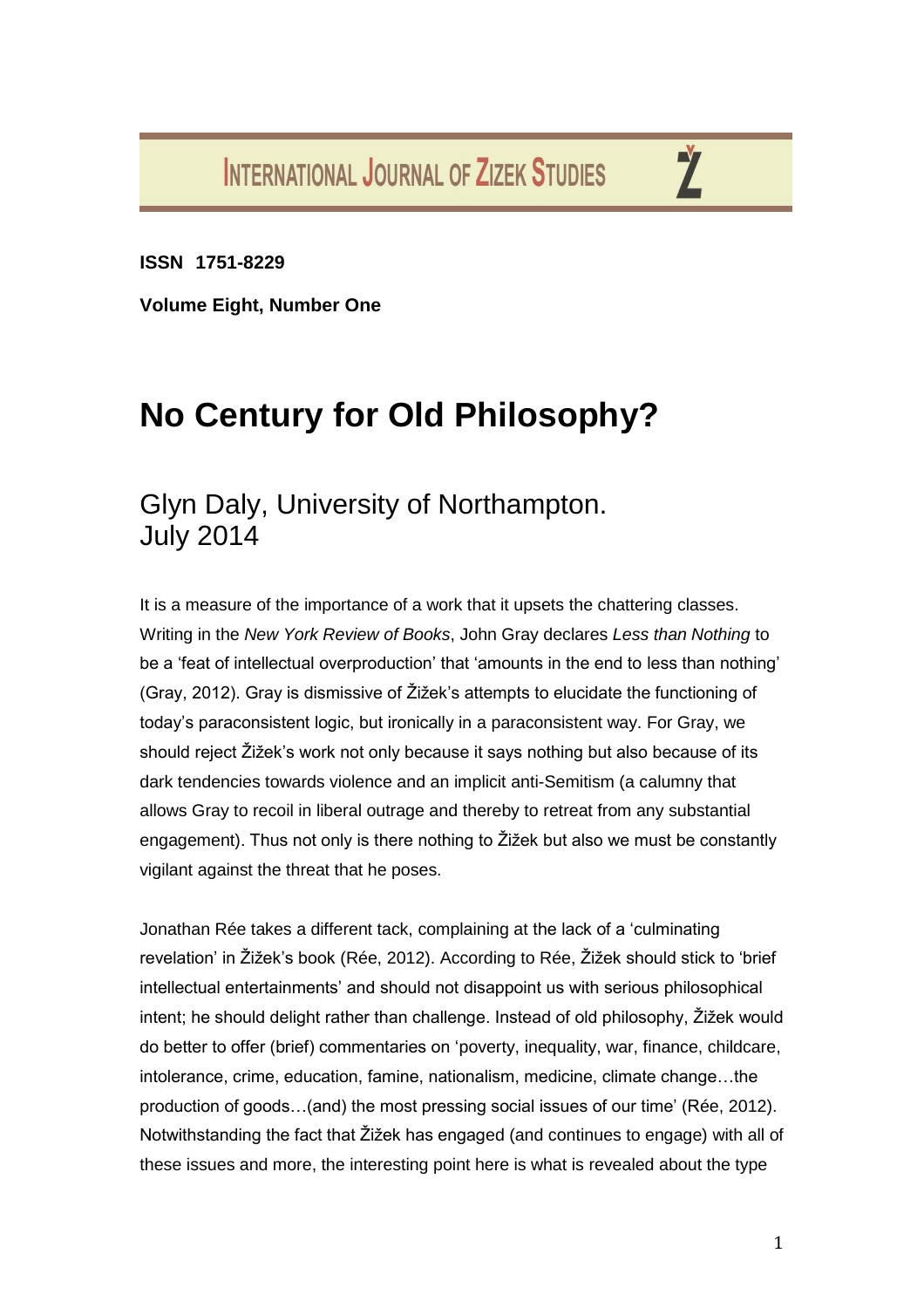of role that Žižek is expected to play. For Rée, Žižek should at least entertain and at most act as 'our' conscience. In other words, Žižek should play the role of a modern court jester. And as Žižek has pointed out, the paraconsistent function of the jester is to effectively reproduce the existing power regime through subversion – the logic of which is also embodied in the contemporary forms of (acceptable) subversion through liberal-left punditry, political satire, infotainment and so on.

Žižek's central claim is that today, more than ever, there is an urgent need to repeat Hegel; not in a straightforward sense, but in a way that develops Hegelian openings and (dialectical) principles in critical and materialist terms. Yet from the perspective of contemporary thought, this can only appear as somewhat perverse. Is not Hegel someone who, according to Deleuze, should simply be forgotten; someone whose 'view of philosophy is at best a magnificent ruin' (Rée, 2012)? How can Hegel – a philosopher who affirms repeatedly the ideas of necessity and totality – hold any relevance for our postmodern hyper-chaotic world?

The contemporary world is caught in a mythological paradox. On the one hand, the dominant (Western) milieu is one that continuously recycles its themes of individual expression, free choice, infinite possibility and so on. On the other hand, this milieu is organized around a deeply fatalist core: capitalist fundamentalism. Everything can be subverted and/or overcome *except* the basic principles of capitalism. Interfering with the spontaneous movements of capital is strictly taboo and, when markets do collapse, we should rather sacrifice ourselves through austerity measures in order to appease the Gods of finance. What is manifested here is a kind of twisted Kantian logic: not only is it impossible to penetrate to the in-itself or absolute, we should not even try. We should restrict ourselves to the subjective universe and not try to disturb the transcendental structures. This is at the root of today's forms of new age spirituality. In the West this is reflected in a montage of Buddhism, Taoism and various paganistic ideas about nature, balance, harmony and so on. In China, the rapid advance of capitalist development has been accompanied by the (statesponsored) expansion of Confucianism with its similarly pacifying refrain that we should accept our social/objective position and seek happiness and contentment within. In these ways, the future (as in new possibility) is being held hostage by a modern sense of fate.

In order to break out of the new medievalism of the modern age, Žižek argues that we need to accomplish fully the move from Kant to Hegel. If in Kant there exists an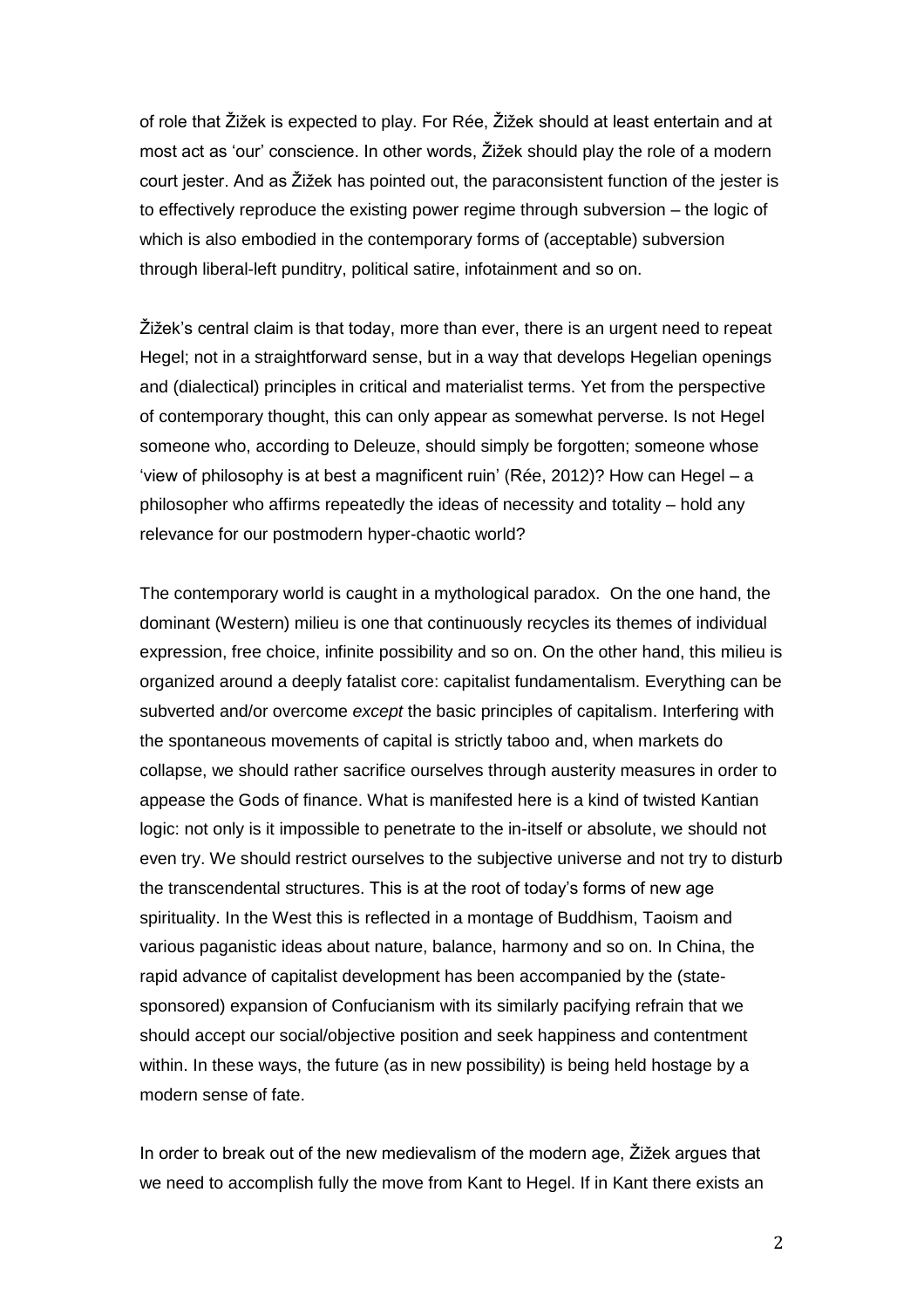insurmountable gap *between* the subject and the substantial (noumenal) Thing, in Hegel this gap is conceived to be *within both* subject and substance. Subject and substance achieve identity not because of any positive content but because they share an essential negativity/incompleteness (they are traversed by the same void). Against Kant, the limit of the subject does not subsist in its alienation from (inability to grasp) the fullness of substance. The point is rather that substance is already in-itself alienated. The subject is the (secondary) result of the inability of substance to constitute itself. Substance fails to be and it requires subjective distortion (subjectivation) in order to fill in the gaps/inconsistencies and thereby to establish its (historical) forms of appearance. At the same time, subjectivation (of substance) is a process that can never complete itself. There is always an excess of substance that eludes subjectivation. Insofar as it shows the limit/failure of subjectivation, this excess corresponds to the persistence of the subject as a constitutive void (the failure of subjectivation *is* the subject). It is on this basis that Hegel derives his notion of infinity. In contrast to Badiou – where ontology is conceived as the 'science of the multiple' (Badiou, 2005: 28) – infinity is not defined through multiplicity but rather through the (continual unrest of the) one and its void. Infinity, and all heterogeneity, derives from this essential (self-negatory) simplicity. Multiplicity is an effect of the failure of the one to constitute itself (universality similarly arises from the failure of particularity to achieve its being). It is this simplicity – an unfolding conflictuality between something and its void – that moves the world.

In Kant the idea that we are limited/historical actors, cut off from the absolute, allows him to maintain the view that there is an Other world of authentic (positive) substance. This creates the sense of a mystical space that is today occupied by such 'absolutes' as market forces, global realities, business confidence, the need for enterprise and so on. Here capitalism effectively operates with its own (faux) Kantian-style ethos: we should make all kinds of subjective adjustments, participate in continuous 'change-making', while accepting that there is a pre-given index of measurement that shapes our fate. In Hegel, by contrast, there is no space for any mystical functioning. Substance itself is also incomplete (and incompletable) and can only appear in relation to (incompletable) subjectivity. Consequently there is no Other (as such) and there are no alibis: we produce our own shadows up to and including the indices of measurement we chose to live by. By showing that the absolute is inconsistency itself – the impossible (self-negatory) configurations of substance and subject – Hegel confronts us with a far more radical, and horrifying, dimension of freedom: the freedom to choose fate itself.

3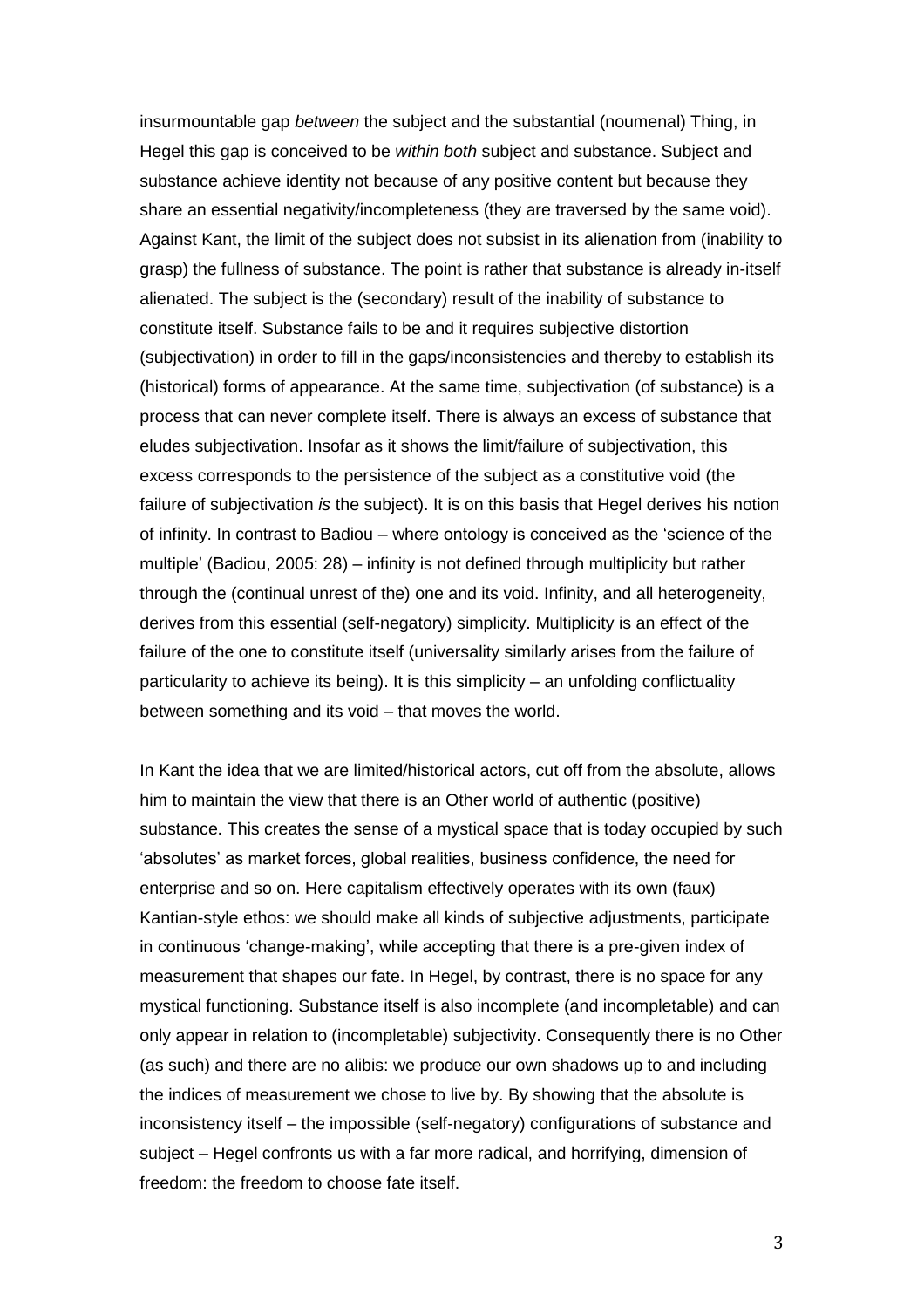Throughout *Less Than Nothing* the Hegelian absolute of substance=subject is iterated and developed across a range of contexts. Žižek argues that ultimately the problem that we are faced is not epistemological but ontological in character. Inconsistency is not something that can be eventually overcome by increasing knowledge or by more and better science (*á la* Meillasoux and speculative realism). Inconsistency functions rather as a constitutive ontological crack that runs throughout the very structure of all (versions of) reality. In Hegelian terms, the more epistemological clarity we achieve the more we approach the absolute *qua* distortion. The question is not the one posed by William James – 'why is there something rather than nothing?' – but the opposite: 'why is there nothing rather than something?' (Žižek, 2012: 925). It is this (ontological) question that is taking on an increasing relevance for contemporary science: the more the structure of reality is being penetrated, the more that science is confirming a fundamental void; a void that shows that the 'building blocks' of reality are nothing but distortion. And here it should be stressed that the void is not known to itself (there is no possibility of being 'at one' with the void); it is not a passive place then it is then disrupted. The void is rather disruption itself, irreducibly split between its 'true' and 'false' forms; a place of pure movement of becoming and un-becoming, the very currency of alienated-ness. Indeed it makes more sense to speak of void-ness rather than 'the void'.

It is against this background that Žižek finds a particular resonance with the ancient Greek notion of *den* (as developed by Democritus). *Den* is the sublime unrest of void-ness and 'functions' at a level below the quantifiable (as a less-than-nothing); or, more precisely, it functions as a pure surplus of the quantifiable (the unquantifiable condition of possibility for the emergence of the quantifiable) as both less than nothing and more than something. *Den* is the paradoxical 'stuff' out of which both nothing and something are made and, at the same time, it is that which prevents nothing and something from fully constituting/stabilizing themselves. Everything is derived from, and carries within it, the impossible surplus dimension (or echo) of *den*. In Hegelian terms, *den* provides a name for pure unrest, non-coincidence and intrinsic difference. In Lacanian terms, *den* correlates to the radical Real. One of the ways of characterizing Žižek's masterwork might be to say that it represents a systematic attempt to both de-fatalize fate and to revitalize this sense of *den*.

The papers that are collected here represent a broad range of engagement with the thematic content of *Less Than Nothing*. The intention has not been simply exegetical

4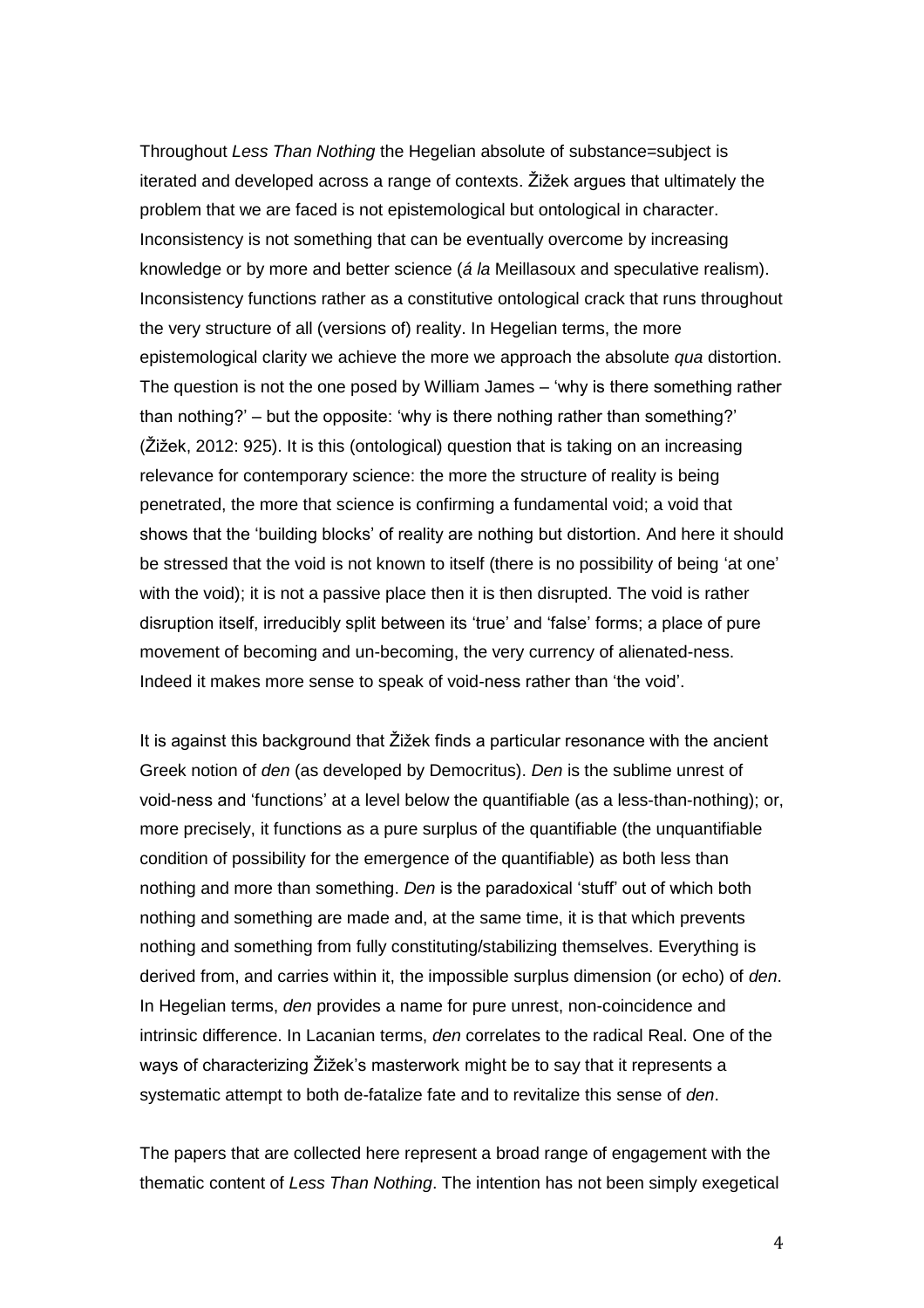(or adversarial), but rather one of attempting to continue the conversation with Žižek's re-working of Hegelian (and Lacanian) insights and openings with a view to developing further lines of inquiry. My paper focuses on Žižek's response to questions of science and knowledge in respect of the recent interventions by speculative realists such as Meillasoux.

**Joseph Carew** takes us into Žižek's metaphysics of the void and draws out the consequences of the metaphysical cataclysm that lies at the heart of all being.

**Todd McGowan** explores Žižek's arguments in the context of a close reading of Hegel wherein he gives central emphasis to (constitutive) alienation.

**Rex Butler** elaborates on the materialism of the discursive form of *Less Than Nothing* and the way in which Žižek continuously refines examples in order to reaffirm the play of drive and inconsistency around the (dialectical) expressions of 'nothing'.

**Daniel Tutt** analyzes the characteristic uses of Oedipal logics in both Žižek and Badiou and how these underpin their distinctive approaches to questions of subjectivity and emancipatory politics.

Slavoj Žižek completes the cycle with a reaffirmation of the importance of making the philosophical move from Kant to Hegel. Rather than maintain a Kantian sense of a gap between form and content, we should assume fully the Hegelian insight that this gap is reflected back into content itself; content is incomplete, always-already not-all. Thus what appears as the failings of culture (the symbolic form) applies equally to (the content of) nature. As Hegel points out, nature can never reach the fullness of the notion and is at every level dogged by defective and inconsistent manifestations of itself. In contrast to Lacan – who sometimes maintained a tendential distinction between culture and nature - - Hegel affirms a basic inhesion of the Real across both culture and nature. At every turn, *Less Than Nothing* develops and improvises upon this radical interiorization of the Real and perhaps, in this sense, it marks both an end and a beginning to philosophical thought.